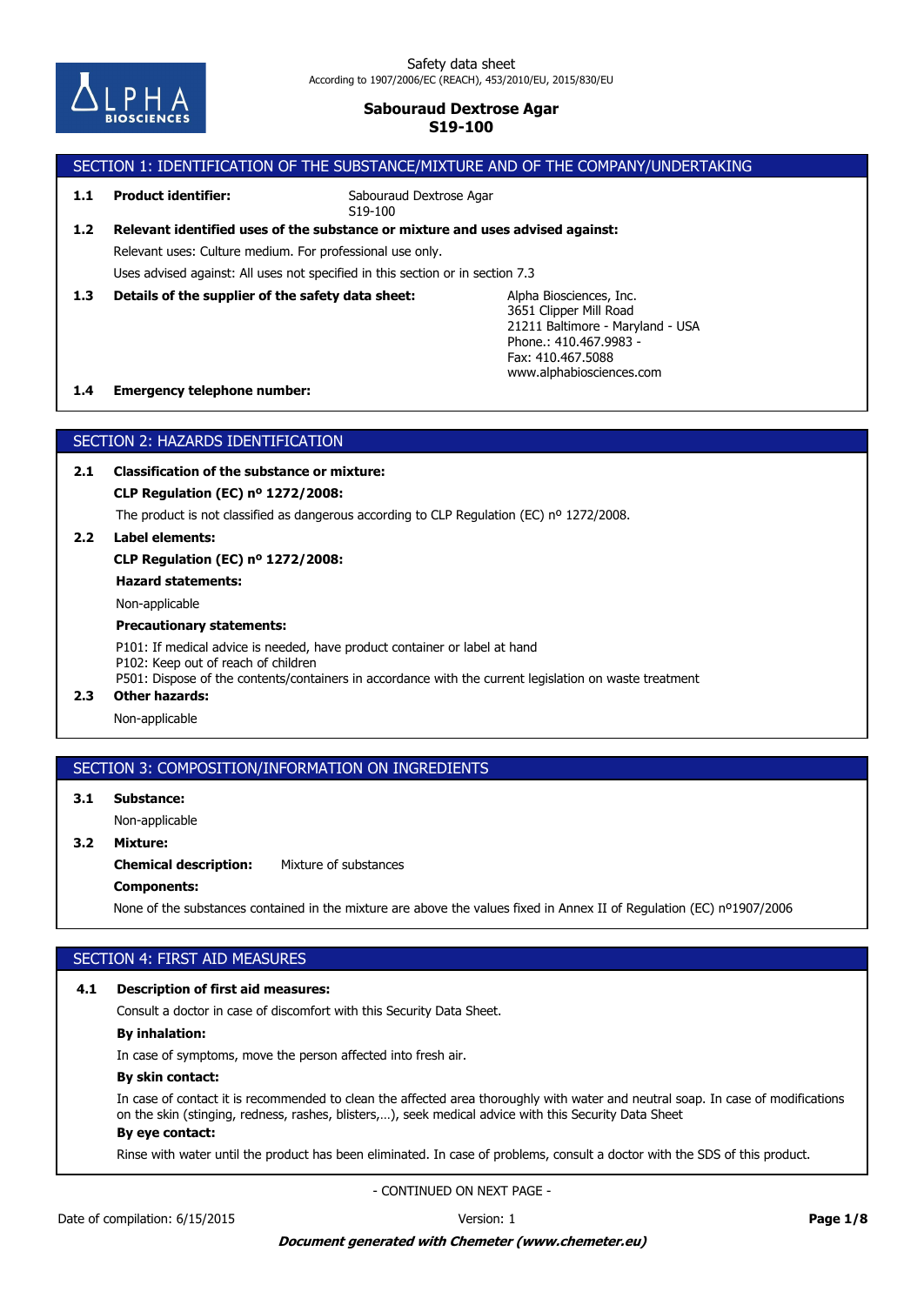

# SECTION 4: FIRST AID MEASURES (continue)

### **By ingestion/aspiration:**

In case of consumption in large quantities, it is recommended to seek medical assistance.

- **4.2 Most important symptoms and effects, both acute and delayed:**
- Acute and delayed effects are indicated in sections 2 and 11.

#### **4.3 Indication of any immediate medical attention and special treatment needed:**

Non-applicable

### SECTION 5: FIREFIGHTING MEASURES

#### **5.1 Extinguishing media:**

Product is non-flammable, low risk of fire by the inflammability characteristics of the product in normal conditions of storage, manipulation and use. In the case of the existence of sustained combustion as a result of improper manipulation, storage or use any type of extinguishing agent can be used (ABC Powder, water,...)

#### **5.2 Special hazards arising from the substance or mixture:**

Due to its non-flammable nature, the product does not present a fire risk under normal conditions of storage, manipulation and use.

### **5.3 Advice for firefighters:**

Depending on the magnitude of the fire it may be necessary to use full protective clothing and individual respiratory equipment. Minimum emergency facilities and equipment should be available (fire blankets, portable first aid kit,...) in accordance with Directive 89/654/EC.

#### **Additional provisions:**

Act in accordance with the Internal Emergency Plan and the Information Sheets on actions to take after an accident or other emergencies. Destroy any source of ignition. In case of fire, refrigerate the storage containers and tanks for products susceptible to inflammation, explosion or BLEVE as a result of high temperatures. Avoid spillage of the products used to extinguish the fire into an aqueous medium.

### SECTION 6: ACCIDENTAL RELEASE MEASURES

### **6.1 Personal precautions, protective equipment and emergency procedures:**

Sweep up and shovel product or other means and place in container for reuse (preferred) or disposal

#### **6.2 Environmental precautions:**

This product is not classified as dangerous to the environment. Keep product away from drains, surface and underground water.

### **6.3 Methods and material for containment and cleaning up:**

It is recommended:

Sweep up and shovel product or other means and place in container for reuse (preferred) or disposal

#### **6.4 Reference to other sections:**

See sections 8 and 13.

### SECTION 7: HANDLING AND STORAGE

#### **7.1 Precautions for safe handling:**

A.- Precautions for safe manipulation

Comply with the current legislation concerning the prevention of industrial risks. Keep containers hermetically sealed. Control spills and residues, destroying them with safe methods (section 6). Avoid leakages from the container. Maintain order and cleanliness where dangerous products are used.

B.- Technical recommendations for the prevention of fires and explosions

Due to its non-flammable nature, the product does not present a fire risk under normal conditions of storage, manipulation and use.

C.- Technical recommendations to prevent ergonomic and toxicological risks

Do not eat or drink during the process, washing hands afterwards with suitable cleaning products.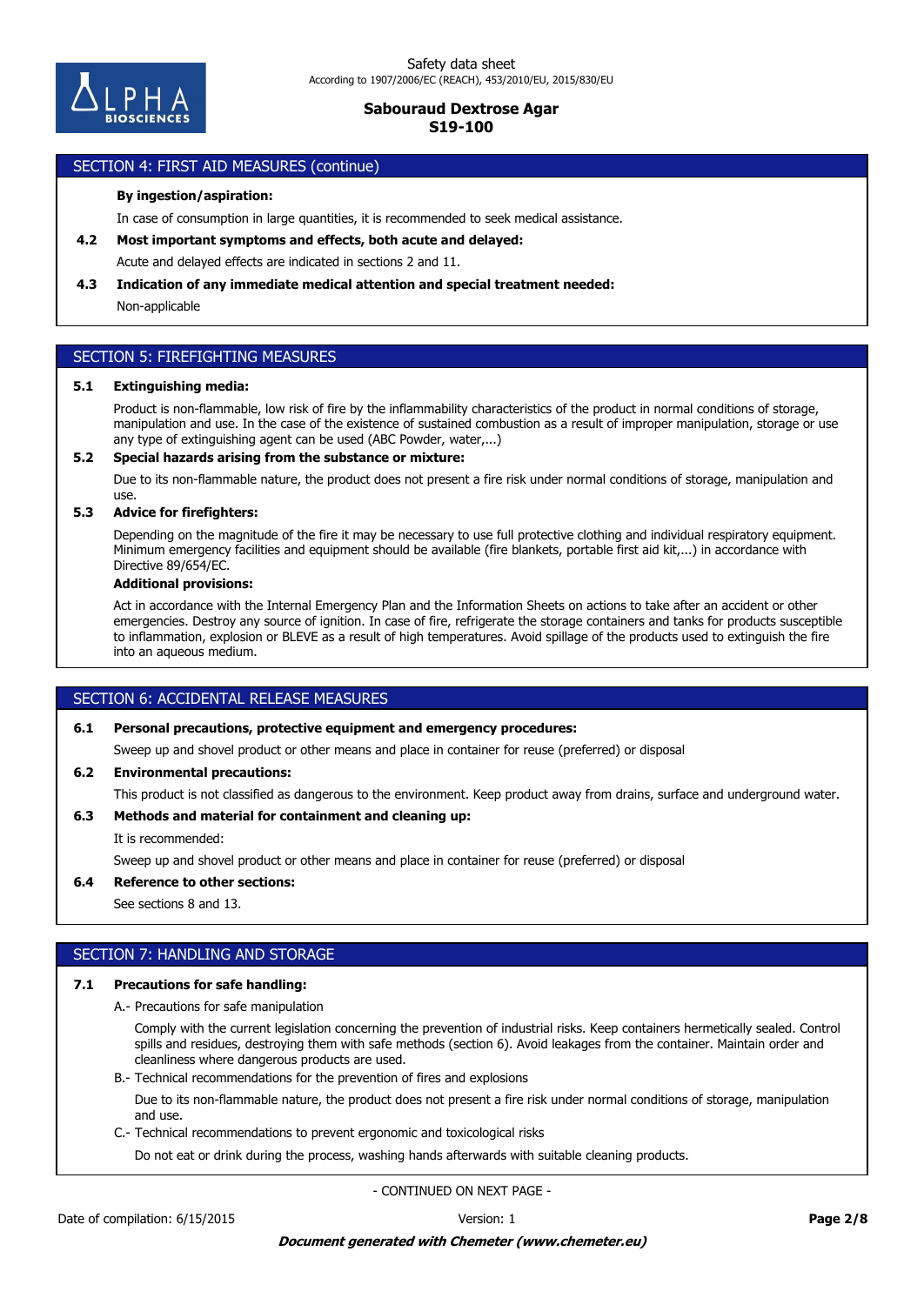

# SECTION 7: HANDLING AND STORAGE (continue)

#### D.- Technical recommendations to prevent environmental risks

It is not necessary to take special measures to prevent environmental risks. For more information see subsection 6.2

### **7.2 Conditions for safe storage, including any incompatibilities:**

#### A.- Technical measures for storage

Minimum Temp.: 2 °C

Maximun Temp.: 25 °C

Maximum time: 48 Months

B.- General conditions for storage

Avoid sources of heat, radiation, static electricity and contact with food. For additional information see subsection 10.5

### **7.3 Specific end use(s):**

Except for the instructions already specified it is not necessary to provide any special recommendation regarding the uses of this product.

# SECTION 8: EXPOSURE CONTROLS/PERSONAL PROTECTION

### **8.1 Control parameters:**

Substances whose occupational exposure limits have to be monitored in the work environment

Nuisance dust: Inhalable dust 10 mg/m3 // Respirable dust 4 mg/m3

#### **8.2 Exposure controls:**

A.- General security and hygiene measures in the work place

As a preventative measure it is recommended to use basic Personal Protection Equipment, with the corresponding <<CE marking>> in accordance with Directive 89/686/EC. For more information on Personal Protection Equipment (storage, use, cleaning, maintenance, class of protection,…) consult the information leaflet provided by the manufacturer. For more information see subsection 7.1.

All information contained herein is a recommendation which needs some specification from the labour risk prevention services as it is not known whether the company has additional measures at its disposal.

#### B.- Respiratory protection

The use of protection equipment will be necessary if a mist forms or if the professional exposure limits are exceeded.

#### C.- Specific protection for the hands

|                                  | Pictogram                    | <b>PPE</b>                                 | Labelling                   | <b>CEN Standard</b>                                                           | <b>Remarks</b>                                                                                                                  |
|----------------------------------|------------------------------|--------------------------------------------|-----------------------------|-------------------------------------------------------------------------------|---------------------------------------------------------------------------------------------------------------------------------|
|                                  | Mandatory hand<br>protection | Chemical protective gloves                 | $\epsilon$<br><b>CAT I</b>  | EN 374-1:2003<br>EN 374-3:2003/AC:2006<br>EN 420:2003+A1:2009                 | Replace the gloves at any sign of deterioration.                                                                                |
| D.- Ocular and facial protection |                              |                                            |                             |                                                                               |                                                                                                                                 |
|                                  | Pictogram                    | <b>PPE</b>                                 | Labelling                   | <b>CEN Standard</b>                                                           | <b>Remarks</b>                                                                                                                  |
|                                  | Mandatory face<br>protection | Panoramic glasses against<br>liquid splash | $\epsilon$<br><b>CAT II</b> | EN 166:2001<br>EN 172:1994/A1:2000<br>EN 172:1994/A2:2001<br>EN ISO 4007:2012 | Clean daily and disinfect periodically according to<br>the manufacturer's instructions. Use if there is a<br>risk of splashing. |
|                                  | E.- Bodily protection        |                                            |                             |                                                                               |                                                                                                                                 |
|                                  | Pictogram                    | <b>PPE</b>                                 | Labelling                   | <b>CEN Standard</b>                                                           | <b>Remarks</b>                                                                                                                  |
|                                  |                              | Work clothing                              |                             | EN ISO 13688:2013                                                             | For professional use only.                                                                                                      |

| - CONTINUED ON NEXT PAGE - |  |
|----------------------------|--|
|----------------------------|--|

**CAT I**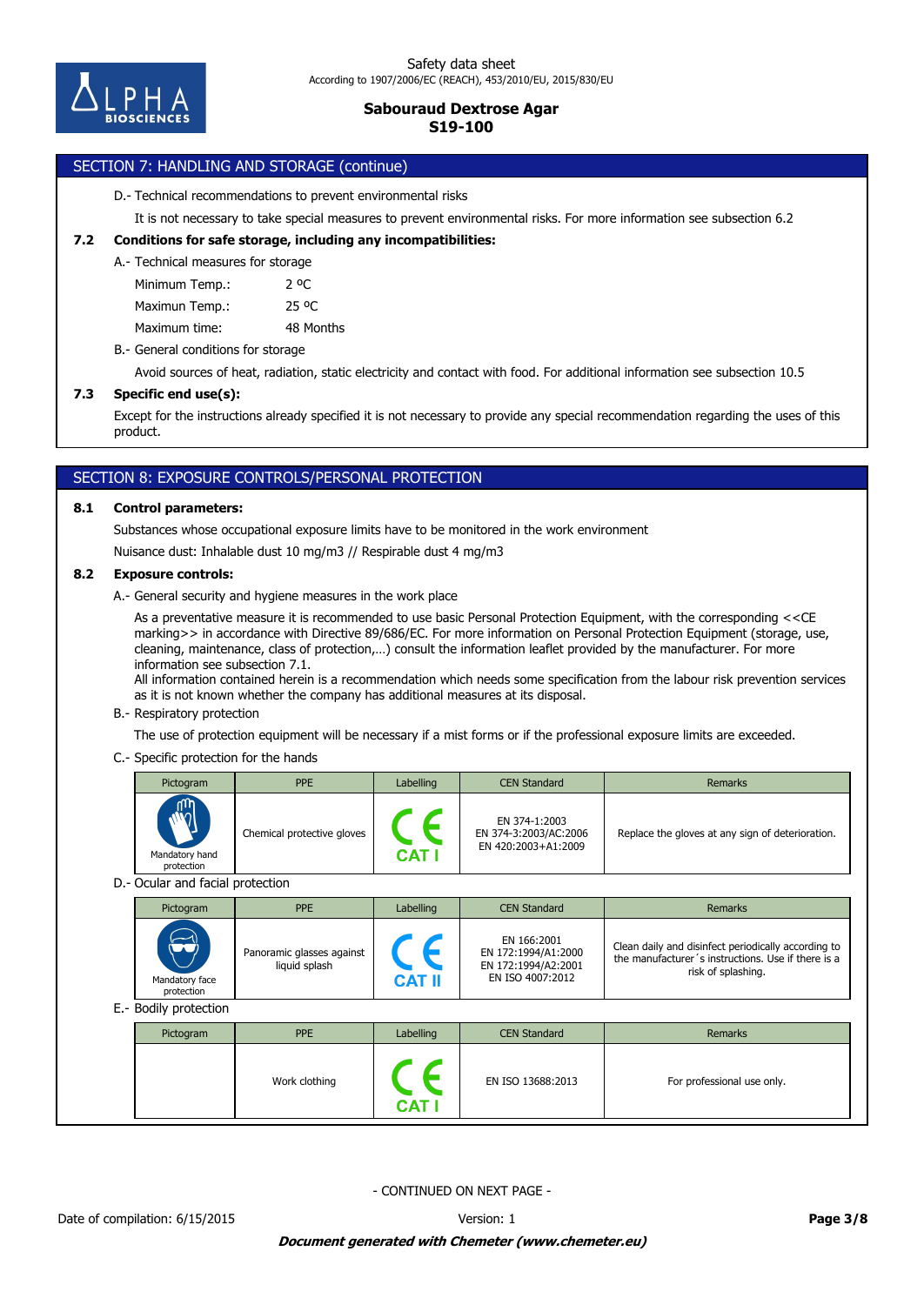

#### Safety data sheet According to 1907/2006/EC (REACH), 453/2010/EU, 2015/830/EU

# **Sabouraud Dextrose Agar S19-100**

# SECTION 8: EXPOSURE CONTROLS/PERSONAL PROTECTION (continue) Pictogram PPE 2012 Labelling CEN Standard Number 2014 Remarks EN ISO 20347:2012<br>EN ISO 20244:2011 Anti-slip work shoes<br>EN ISO 20344:2011 **CAT II** F.- Additional emergency measures It is not necessary to take additional emergency measures. **Environmental exposure controls:** In accordance with the community legislation for the protection of the environment it is recommended to avoid environmental spillage of both the product and its container. For additional information see subsection 7.1.D SECTION 9: PHYSICAL AND CHEMICAL PROPERTIES **9.1 Information on basic physical and chemical properties:** For complete information see the product datasheet. **Appearance:** Physical state at 20 °C: Solid Appearance: Not available

| Physical state at 20 °C:                                                                           | Solid                  |
|----------------------------------------------------------------------------------------------------|------------------------|
| Appearance:                                                                                        | Not available          |
| Color:                                                                                             | Not available          |
| Odor:                                                                                              | Not available          |
| <b>Volatility:</b>                                                                                 |                        |
| Boiling point at atmospheric pressure:                                                             | Non-applicable *       |
| Vapour pressure at 20 °C:                                                                          | Non-applicable *       |
| Vapour pressure at 50 °C:                                                                          | Non-applicable *       |
| Evaporation rate at 20 °C:                                                                         | Non-applicable *       |
| <b>Product description:</b>                                                                        |                        |
| Density at 20 °C:                                                                                  | Non-applicable *       |
| Relative density at 20 °C:                                                                         | Non-applicable *       |
| Dynamic viscosity at 20 °C:                                                                        | Non-applicable *       |
| Kinematic viscosity at 20 °C:                                                                      | Non-applicable *       |
| Kinematic viscosity at 40 °C:                                                                      | Non-applicable *       |
| Concentration:                                                                                     | Non-applicable *       |
| pH:                                                                                                | Non-applicable *       |
| Vapour density at 20 °C:                                                                           | Non-applicable *       |
| Partition coefficient n-octanol/water 20 °C:                                                       | Non-applicable *       |
| Solubility in water at 20 °C:                                                                      | Non-applicable *       |
| Solubility properties:                                                                             | Non-applicable *       |
| Decomposition temperature:                                                                         | Non-applicable *       |
| Melting point/freezing point:                                                                      | Non-applicable *       |
| <b>Flammability:</b>                                                                               |                        |
| Flash Point:                                                                                       | Non Flammable (>60 °C) |
| Autoignition temperature:                                                                          | Non-applicable *       |
| Lower flammability limit:                                                                          | Non-applicable *       |
| Upper flammability limit:                                                                          | Non-applicable *       |
| <b>Other information:</b>                                                                          |                        |
| *Not relevant due to the nature of the product, not providing information property of its hazards. |                        |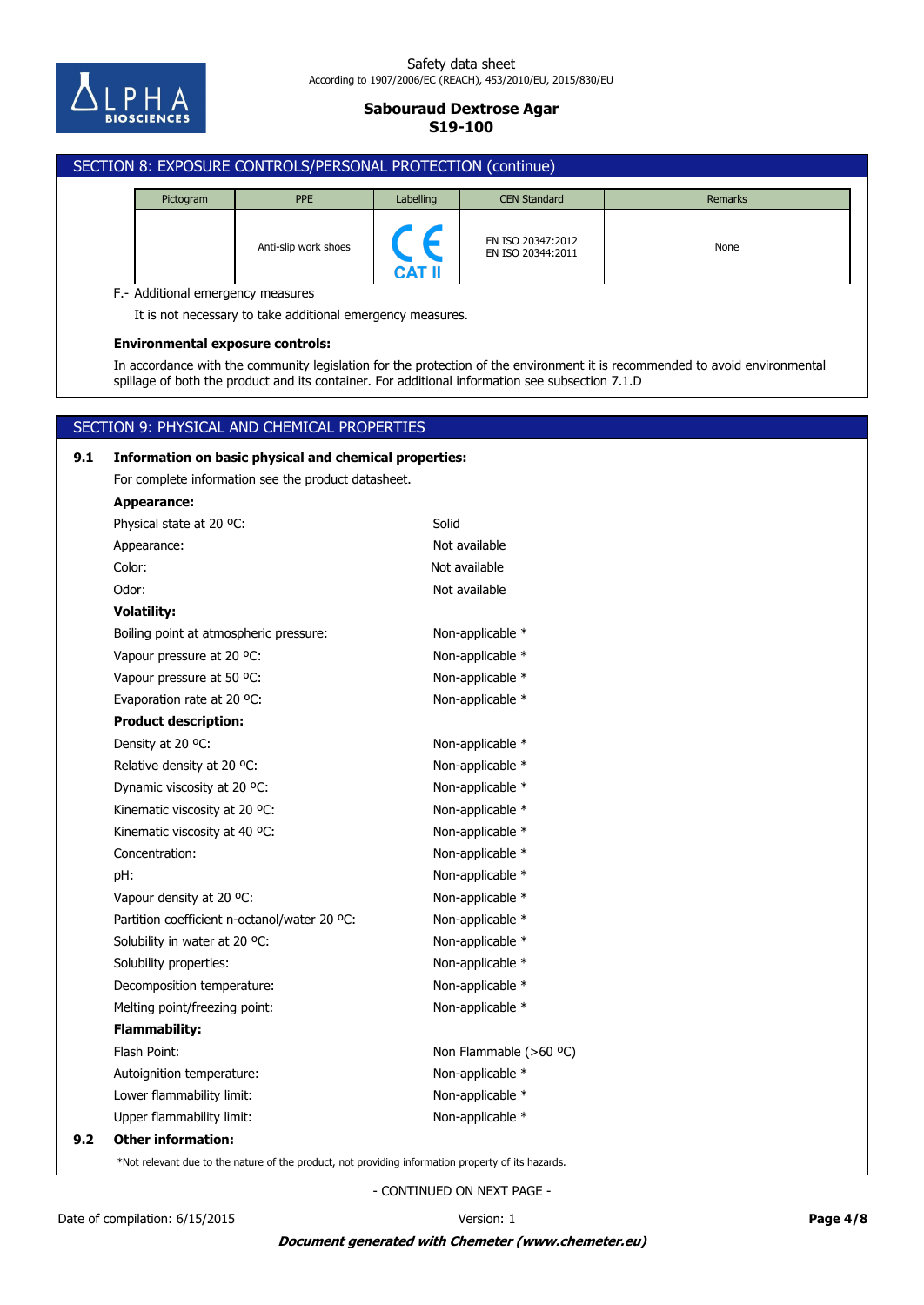

# SECTION 9: PHYSICAL AND CHEMICAL PROPERTIES (continue)

Surface tension at 20 °C: Non-applicable \*

Refraction index: Non-applicable \*

\*Not relevant due to the nature of the product, not providing information property of its hazards.

# SECTION 10: STABILITY AND REACTIVITY

### **10.1 Reactivity:**

No hazardous reactions are expected if the following technical instructions storage of chemicals. See section 7.

### **10.2 Chemical stability:**

Chemically stable under the conditions of storage, handling and use.

### **10.3 Possibility of hazardous reactions:**

Under the specified conditions, hazardous reactions that lead to excessive temperatures or pressure are not expected.

### **10.4 Conditions to avoid:**

Applicable for handling and storage at room temperature:

| Shock and friction | Contact with air | Increase in temperature | Sunliaht       | Humidity       |
|--------------------|------------------|-------------------------|----------------|----------------|
| Not applicable     | Not applicable   | Not<br>: applicable     | Not applicable | Not applicable |

### **10.5 Incompatible materials:**

| Acids                          | <b>Water</b>   | : materials<br>.ombustive     | .<br>: materials<br>Combustible | Others         |
|--------------------------------|----------------|-------------------------------|---------------------------------|----------------|
| Not<br><sup>.</sup> applicable | Not applicable | Nl∩t<br>t applicable:<br>ινυι | t applicable<br>יהוח<br>ושטו    | Not applicable |

#### **10.6 Hazardous decomposition products:**

See subsection 10.3, 10.4 and 10.5 to find out the specific decomposition products. Depending on the decomposition conditions, complex mixtures of chemical substances can be released: carbon dioxide (CO2), carbon monoxide and other organic compounds.

### SECTION 11: TOXICOLOGICAL INFORMATION

### **11.1 Information on toxicological effects:**

LD50 oral > 2000 mg/kg (rat)

#### **Dangerous health implications:**

In case of exposure that is repetitive, prolonged or at concentrations higher than recommended by the occupational exposure limits, it may result in adverse effects on health depending on the means of exposure:

A.- Ingestion:

- Acute toxicity: Based on available data, the classification criteria are not met
- Corrosivity/Irritability: Based on available data, the classification criteria are not met
- B- Inhalation:
	- Acute toxicity: Based on available data, the classification criteria are not met
	- Corrosivity/Irritability: Based on available data, the classification criteria are not met
- C- Contact with the skin and the eyes:
	- Contact with the skin: Based on available data, the classification criteria are not met
	- Contact with the eyes: Based on available data, the classification criteria are not met
- D- CMR effects (carcinogenicity, mutagenicity and toxicity to reproduction):
	- Carcinogenicity: Based on available data, the classification criteria are not met
	- Mutagenicity: Based on available data, the classification criteria are not met
	- Reproductive toxicity: Based on available data, the classification criteria are not met
- E- Sensitizing effects:
	- Respiratory: Based on available data, the classification criteria are not met
	- Cutaneous: Based on available data, the classification criteria are not met
- F- Specific target organ toxicity (STOT)-time exposure:
	- Based on available data, the classification criteria are not met
- G- Specific target organ toxicity (STOT)-repeated exposure: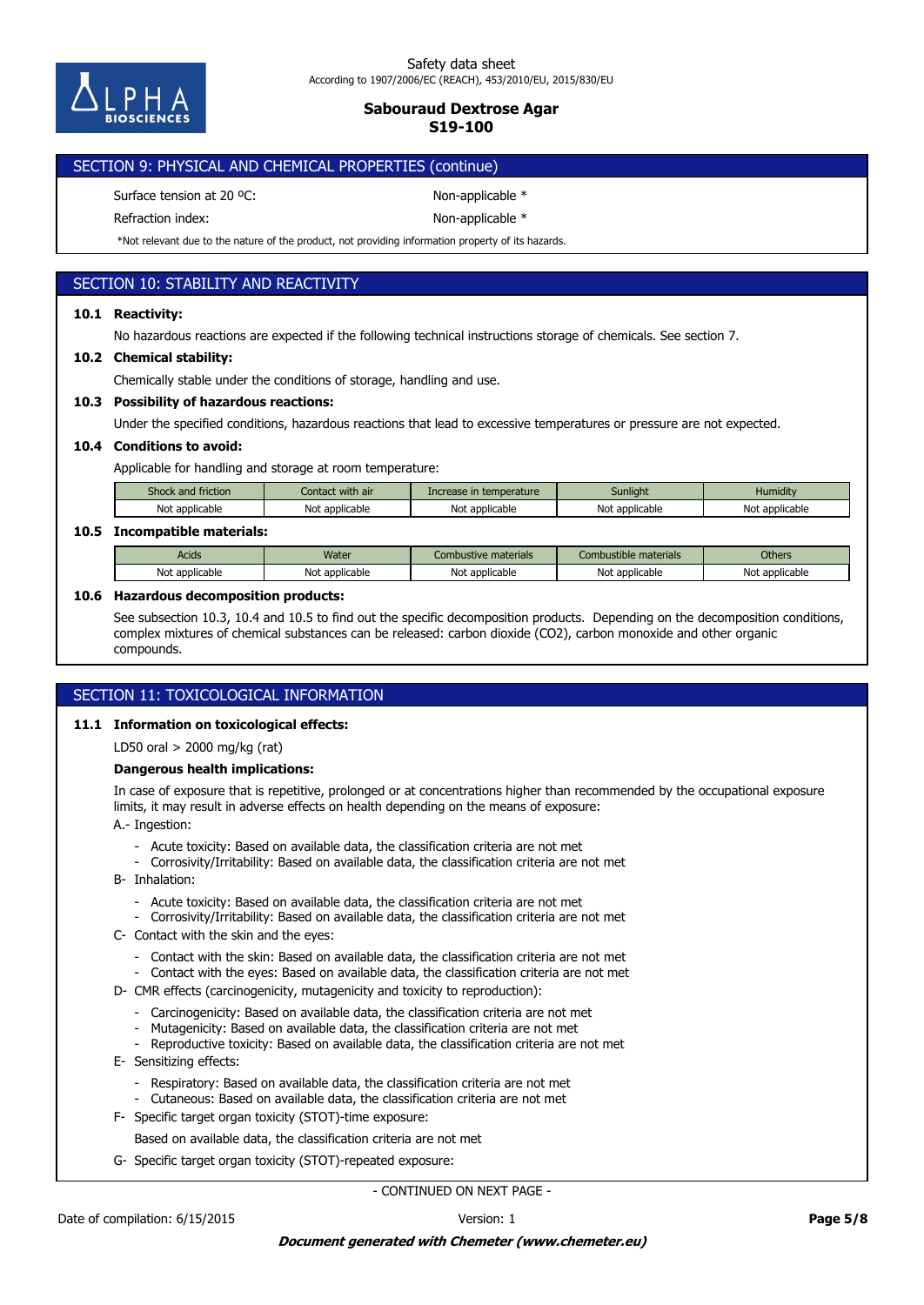

# SECTION 11: TOXICOLOGICAL INFORMATION (continue)

- Specific target organ toxicity (STOT)-repeated exposure: Based on available data, the classification criteria are not met
- Skin: Based on available data, the classification criteria are not met
- H- Aspiration hazard:

Based on available data, the classification criteria are not met

#### **Other information:**

Non-applicable

#### **Specific toxicology information on the substances:**

Not available

### SECTION 12: ECOLOGICAL INFORMATION

The experimental information related to the eco-toxicological properties of the product itself is not available

### **12.1 Toxicity:**

Not available

#### **12.2 Persistence and degradability:**

Not available

- Not available **12.3 Bioaccumulative potential:**
- Not available **12.4 Mobility in soil:**
- **12.5 Results of PBT and vPvB assessment:**

Non-applicable

**12.6 Other adverse effects:**

Not described

### SECTION 13: DISPOSAL CONSIDERATIONS

# **13.1 Waste treatment methods:**

| Code     | <b>Description</b>                                                               | Waste class (Regulation (EU) No<br>1357/2014) |
|----------|----------------------------------------------------------------------------------|-----------------------------------------------|
| 16 05 09 | Discarded chemicals other than those mentioned in 16 05 06, 16 05 07 or 16 05 08 | Non dangerous                                 |

### **Type of waste (Regulation (EU) No 1357/2014):**

Non-applicable

### **Waste management (disposal and evaluation):**

Consult the authorized waste service manager on the assessment and disposal operations in accordance with Annex 1 and Annex 2 (Directive 2008/98/EC). As under 15 01 (2014/955/EC) of the code and in case the container has been in direct contact with the product, it will be processed the same way as the actual product. Otherwise, it will be processed as non-dangerous residue. We do not recommended disposal down the drain. See paragraph 6.2.

### **Regulations related to waste management:**

In accordance with Annex II of Regulation (EC) nº1907/2006 (REACH) the community or state provisions related to waste management are stated

Community legislation: Directive 2008/98/EC, 2014/955/EU, Regulation (EU) No 1357/2014

### SECTION 14: TRANSPORT INFORMATION

The transport of dangerous goods only applies to finished products.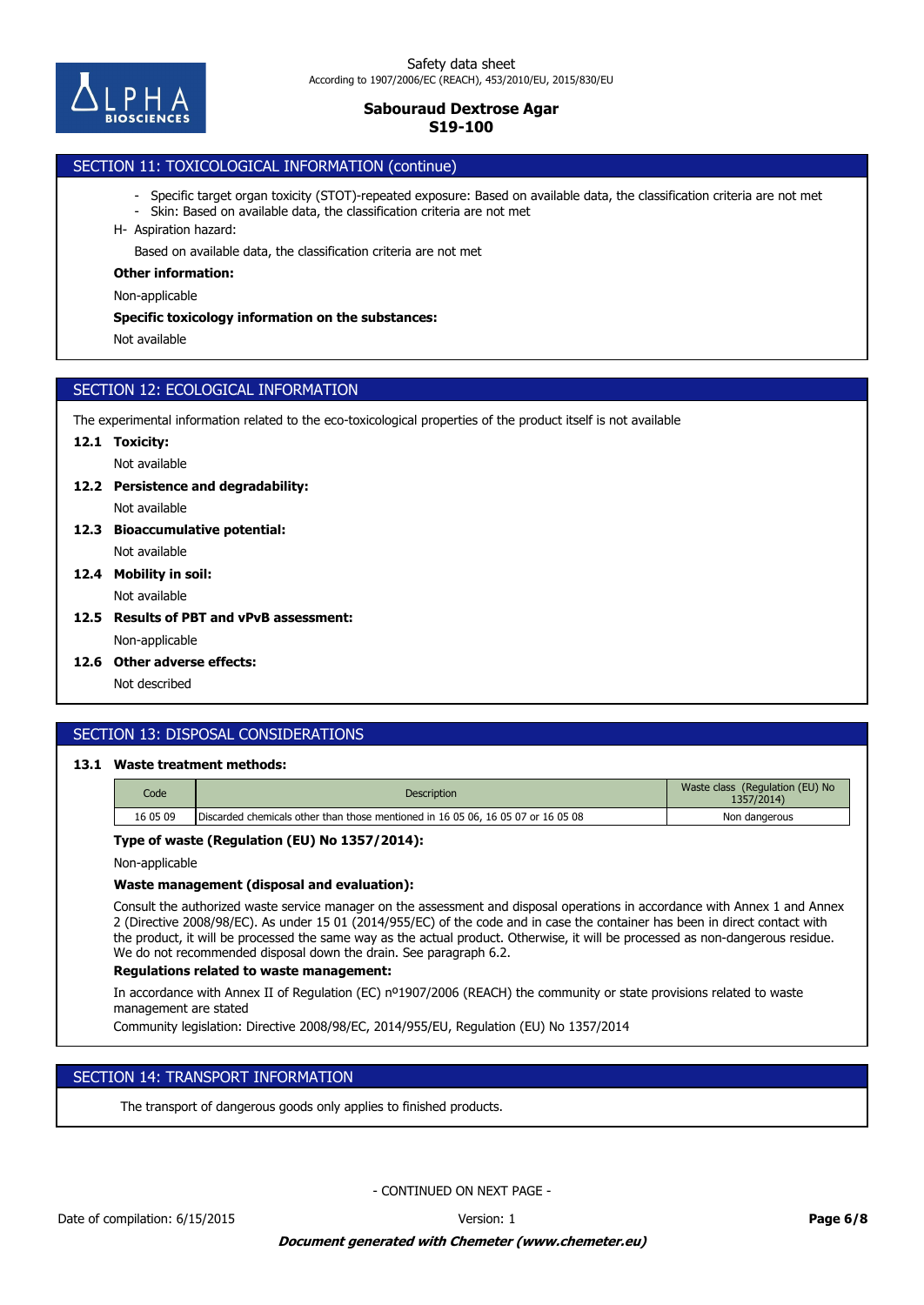

### SECTION 15: REGULATORY INFORMATION

#### **15.1 Safety, health and environmental regulations/legislation specific for the substance or mixture:**

Candidate substances for authorisation under the Regulation (EC) 1907/2006 (REACH): Non-applicable

Substances included in Annex XIV of REACH ("Authorisation List") and sunset date: Non-applicable

Regulation (EC) 1005/2009, about substances that deplete the ozone layer: Non-applicable

Active substances for which a decision of non-inclusion onto Annex I (Regulation (EU) No 528/2012): Non-applicable

REGULATION (EU) No 649/2012, in relation to the import and export of hazardous chemical products: Non-applicable

Non-applicable **Limitations to commercialisation and the use of certain dangerous substances and mixtures (Annex XVII, REACH):**

#### **Specific provisions in terms of protecting people or the environment:**

It is recommended to use the information included in this safety data sheet as data used in a risk evaluation of the local circumstances in order to establish the necessary risk prevention measures for the manipulation, use, storage and disposal of this product.

#### **Other legislation:**

The product could be affected by sectorial legislation

#### **15.2 Chemical safety assessment:**

The supplier has not carried out evaluation of chemical safety.

### SECTION 16: OTHER INFORMATION

#### **Legislation related to safety data sheets:**

This safety data sheet has been designed in accordance with ANNEX II-Guide to the compilation of safety data sheets of Regulation (EC) Nº 1907/2006 (Regulation (EU) Nº 453/2010, Regulation (EC) Nº 2015/830)

**Modifications related to the previous security card which concerns the ways of managing risks. :**

Non-applicable

#### **Texts of the legislative phrases mentioned in section 3:**

The phrases indicated do not refer to the product itself; they are present merely for informative purposes and refer to the individual components which appear in section 3

#### **CLP Regulation (EC) nº 1272/2008:**

Non-applicable

#### **Classification procedure:**

Non-applicable

### **Advice related to training:**

Minimal training is recommended to prevent industrial risks for staff using this product, in order to facilitate their comprehension and interpretation of this safety data sheet, as well as the label on the product.

### **Principal bibliographical sources:**

http://esis.jrc.ec.europa.eu http://echa.europa.eu http://eur-lex.europa.eu

### **Abbreviations and acronyms:**

- ADR: European agreement concerning the international carriage of dangerous goods by road

- -IMDG: International maritime dangerous goods code
- -IATA: International Air Transport Association
- -ICAO: International Civil Aviation Organisation
- -COD: Chemical Oxygen Demand
- -BOD5: 5-day biochemical oxygen demand
- -BCF: Bioconcentration factor
- -LD50: Lethal Dose 50
- -CL50: Lethal Concentration 50
- -EC50: Effective concentration 50
- -Log-POW: Octanol–water partition coefficient
- -Koc: Partition coefficient of organic carbon